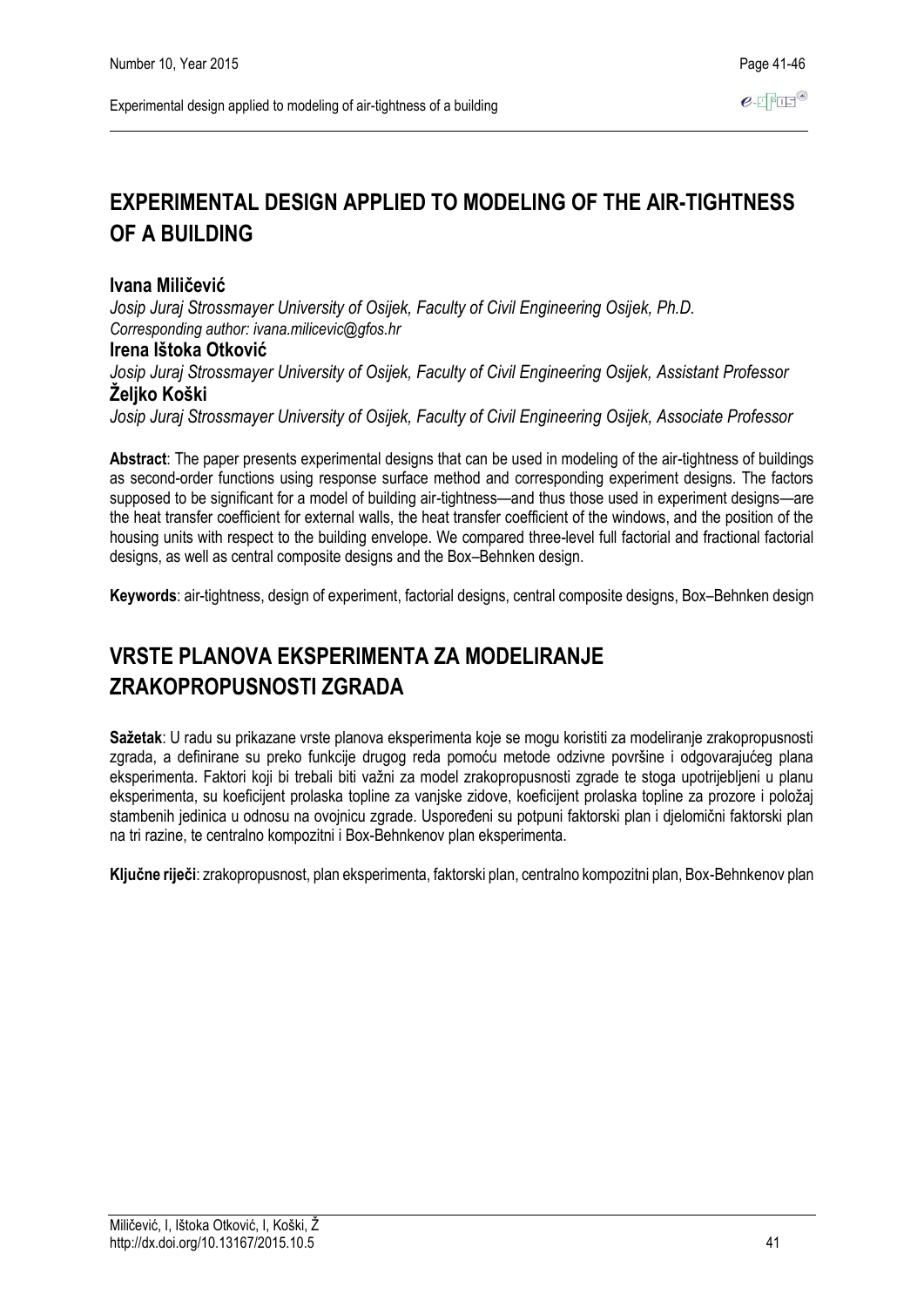Experimental design applied to modeling of air-tightness of a building

## **1 INTRODUCTION**

Experiments can be complicated when many variables can change the results. Thus, it is important to plan the experiment to capture the most important variables in a simple procedure without significantly reducing the accuracy of the results. In essence, it is ideal to perform the fewest possible experiments to obtain the most possible information that could be used to model the observed experimental process [1, 2].

In our case, the experimental plan used to determine the number of experiments needed to obtain a mathematical model is:

$$
y = f(x_1, x_2, x_3, \dots x_i) \tag{1}
$$

where response *y* is the air-tightness of a building, and factor values *x* are the heat transfer coefficient for the external walls, the heat transfer coefficient of the windows, and the position of housing units with respect to the building envelope [3].

## **2 EXPERIMENTAL DESIGN**

Experiment designs are needed so that the experiments are defined in an organized manner and allow statistical analysis to be performed on data, as shown in various areas of engineering [4–6]. In this paper, we will evaluate a second-order model of building air-tightness.

#### **2.1 Response surface methodology**

The response surface methodology (RSM) comprises methods that allow one to determine the equations that model how a response depends on various factors. RSM requires two factors (*x<sup>1</sup>* and *x2*) and one response (*y*):

$$
y = f(x_1, x_2) + \varepsilon \tag{2}
$$

where  $f(x_1 x_2)$  is the response model, and ε is the model error compared to the real response *y*.

The response surface method is presented graphically over the whole design space of factor values. For instance, Figure 1 shows a response for two factors, each with ten values.



**Figure 1 Example of response surface: a) Three-dimensional plot of response surface b) Contour plot of response surface [7]**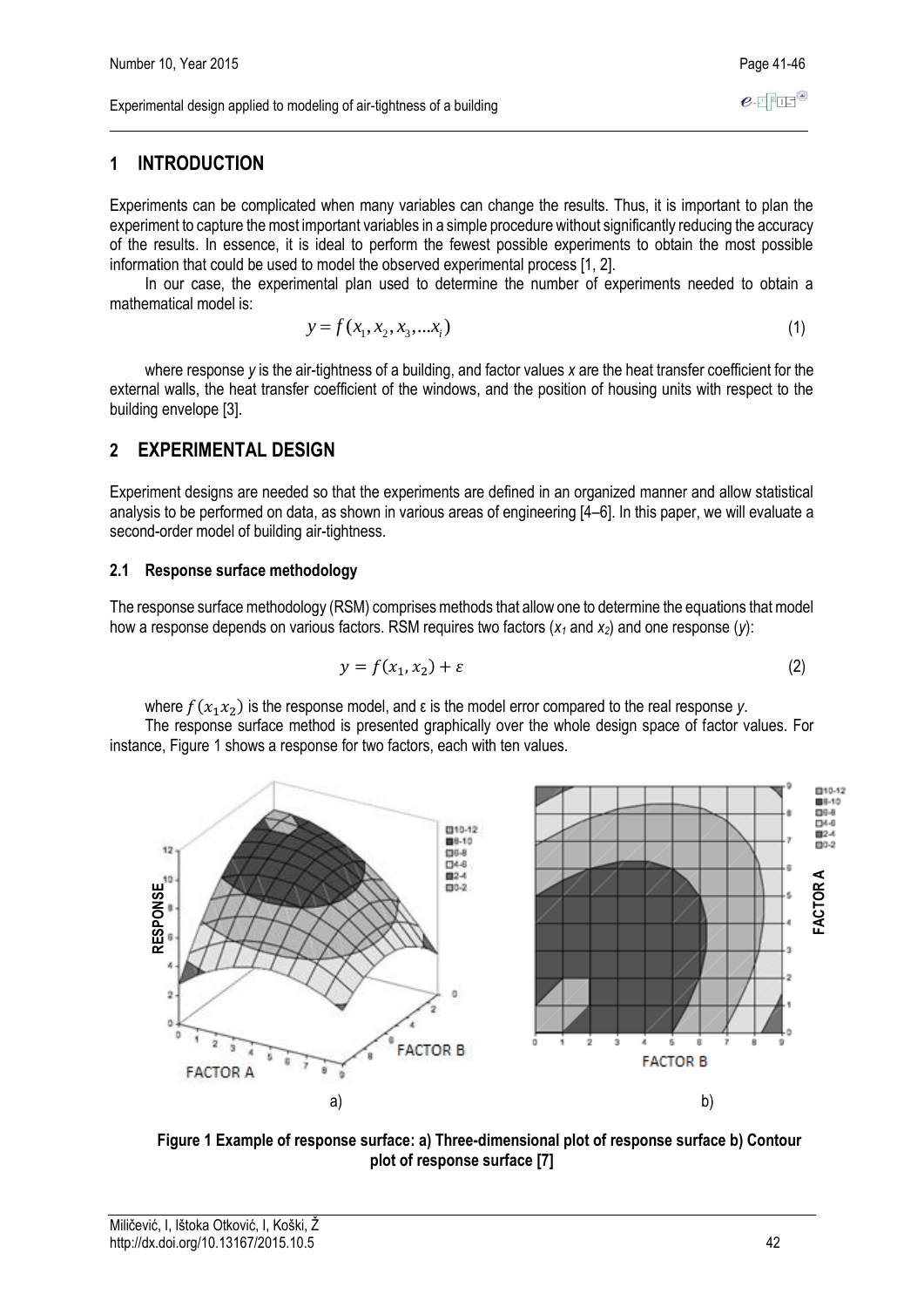We wish to determine the response model *f*. Thus, if a first-order model with *k* factors

$$
y = f(x_1, x_2, ..., x_k) + \varepsilon = \beta_0 + \beta_1 x_1 + \beta_2 x_2 + ... + \beta_k x_k + \varepsilon
$$
\n(3)

causes significant error ε within the design space, we must introduce a model of higher order, e.g., a secondorder model:

$$
y = f(x_1, x_2, ..., x_k) + \varepsilon = \beta_0 + \sum_{i=1}^k \beta_i x_i + \sum_{i=1}^k \beta_{ii} x_i^2 + \sum_{i < j} \sum_{j=2}^k \beta_{ij} x_i x_j + \varepsilon \tag{4}
$$

where *y* is the response*, x<sup>i</sup>* are the factors, and the coefficients *β* must be calculated in order to minimize the error ε within the design space. The coefficients are determined using the experimental response *y*, obtained by using at least three value levels of each factor. Two-level experiments only allow for the fitting of first-order models (3) with or without interaction terms and cannot detect curvature [1]. In the present work, we believe that the correlation between building air-tightness and the chosen factors can be described as a second-order polynomial function.

To minimize the number of experiments, it is recommended to apply an experimental design. In our case, we use an experimental design to define the minimum number of experiments needed to obtain a second-order model of building air-tightness (4). We will consider three-level full factorial and fractional factorial designs, as well as central composite designs and a Box–Behnken design [2]. We then compare the designs for their experimental feasibility based on cost and time constraints.

#### **2.2 Types of Factorial Design**

A full factorial design (full FD) is the most complete design for a particular number of factor levels. However, it demands many experiments:

number of experiments = 
$$
n^k
$$
 (5)

where *k* is the number of factors, and *n* is the number of factor levels. If a full set of experiments cannot be performed because of cost, time, or other constraints, a fractional factorial design could be used.

A fractional factorial design (fractional FD) assumes that some effects are confounded with one another [1]. Thus, an effect is defined as a change in the average response between two factor-level combinations or between two experimental conditions, and effects are confounded when an effect cannot be clearly attributed to one factor or interaction. In other words, experimental effects are confounded (aliased) if their calculated values can only be attributed to their combined influence on the response and not to their individual influences.

In fractional FD, the effects of interest should be unconfounded with other effects or confounded only with effects that negligibly affect the results. Prior to performing an experiment, researchers should know which effects are confounded.

Fractional factorial experiments are specified by first stating the defining contrast *I*. The defining contrast *I* is the generator of this particular fraction [2].

For instance, to implement a three-level fractional factorial experiment with three factors—*A*, *B* and *C*—it is necessary to designate the levels *x*1, *x*2, and *x*<sup>3</sup> of each factor *A*, *B*, and *C*, respectively, as 0, 1, or 2, and to determine the defining contrast *I*. For instance, one could choose the defining contrast:

$$
I = AB^2C \tag{6}
$$

Then the experimenter can randomly select the fraction from the following options:

| $x_1+2x_2+x_3=0 \mod(3)$                                   | (7a) |
|------------------------------------------------------------|------|
| x <sub>1</sub> +2x <sub>2</sub> +x <sub>3</sub> =1 mod (3) | (7b) |

$$
x_1+2x_2+x_3=2 \mod (3)
$$
 (7c)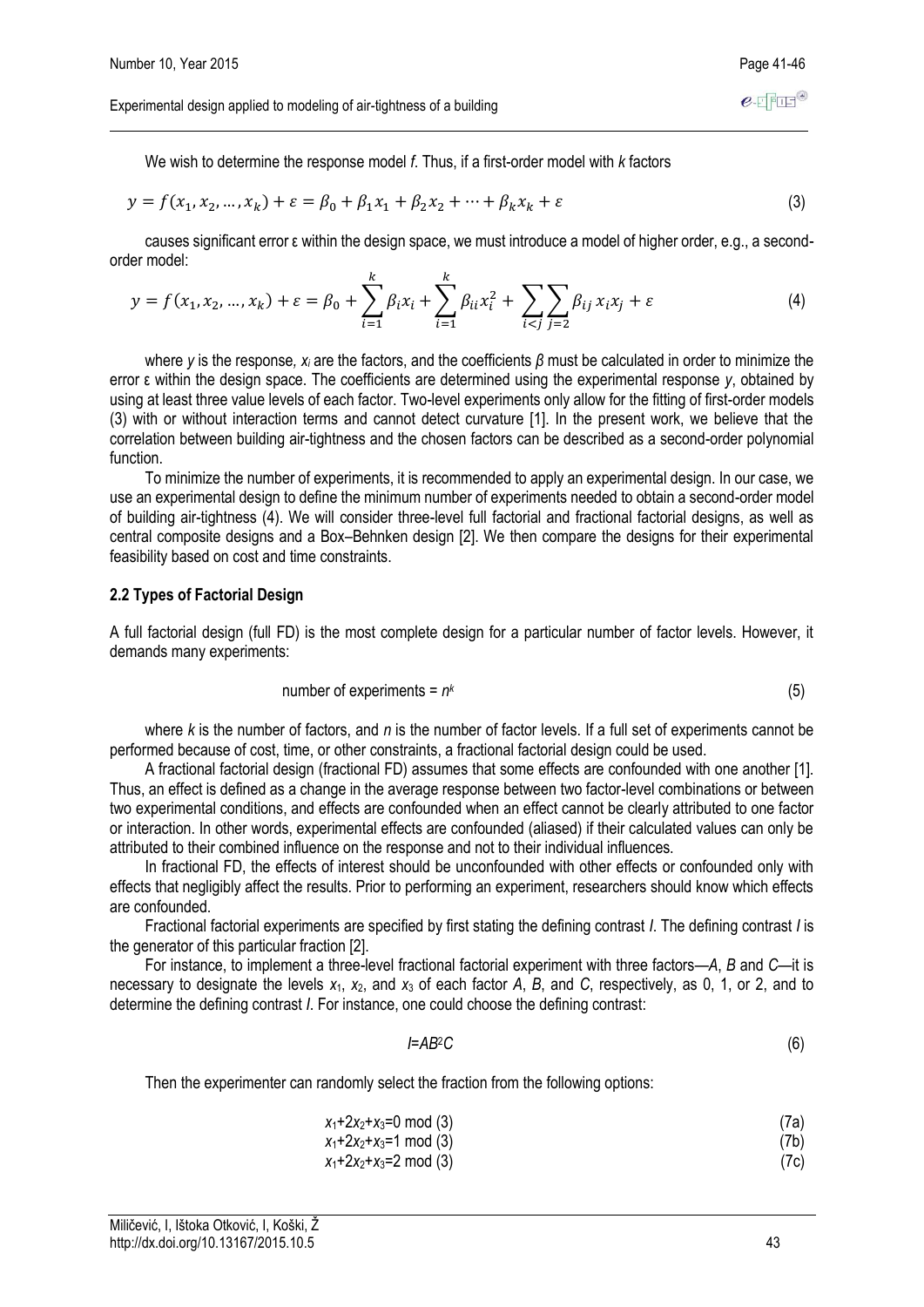Experimental design applied to modeling of air-tightness of a building

and perform the experiments which satisfy the chosen Eq. (7) regarding the levels *x*1, *x*2, and *x*<sup>3</sup> of parameters *A*, *B*, and *C*, respectively.

By applying the defining contrast, Eq. (6), the number of experiments decreases compared to full FD (shown by Eq. (5)):

number of experiments = 
$$
n^{k-1}
$$
 (8)

Each additional defining contrast decreases the number of experiments in the same way:

number of experiments = 
$$
n^{k-m}
$$
 (9)

where *m* is the number of defining contrasts.

Full FD and fractional FD could be used to fit response surfaces. However, these designs are not rotatable. Rotatable designs estimate the response with equal precision at all points in the factor space that are equidistant from the center of the design [1]. In other words, a design is rotatable if the prediction variance depends only on the distance of the design point from the center of the design [8].

Rotatability is a desirable property for response surface models because, prior to collecting data and fitting the response surface, the orientation of the design with respect to the surface is unknown.

There are two designs that use the experimental units or test runs more efficiently than the three-level factorial experiments: the central composite design (CCD) and the Box–Behnken (BB) design. Both of these designs only require enough observations to estimate the second-order effects of the response surface, using three or five levels for each factor, rather than using all combinations of levels. Both of these designs are rotatable, at least approximately.

A CCD consists of a factorial design (the corners of a cube) together with center and star points [8], which allow for estimation of second-order effects. For a full quadratic model with *k* factors, a CCD specifies 2*<sup>k</sup>* + 2*k* + 1 design points. The type of CCD used (i.e., the position of the factorial and star points) depends on the number of factors and the desired properties of the design.

The basic central composite designs are:

- Circumscribed (CCC) with factor levels (- $\alpha$  , -1, 0, 1,  $\alpha$ )

- Inscribed (CCI) with factor levels (-1, - 1/ $^\alpha$ , 0, 1/ $^\alpha$ , 1)

- Faced (CCF) with factor levels (-1, 0, 1)

In these designs,  $\alpha$  is determined as follows [2]:

$$
\alpha = \sqrt[1/4]{2^k} \tag{10}
$$

A Box–Behnken design is rotatable and allows experimenters to work around extreme factor combinations. It does not contain an embedded factorial or fractional FD. A BB design requires  $\,^{2k(k-1)+1}$  experiments, and the factors are examined at three levels (–1, 0, +1). Table 1 summarizes some important properties of designs used to fit response surfaces.

| Design     | <b>Factor levels</b>                                       | <b>Number</b><br>of<br>experiments | Rotatable | <b>Properties</b>                                                      |  |  |  |
|------------|------------------------------------------------------------|------------------------------------|-----------|------------------------------------------------------------------------|--|--|--|
| <b>CCC</b> | $-\alpha$ , -1, 0, 1, $\alpha$                             |                                    | Yes       | Good over entire design space                                          |  |  |  |
| <b>CCI</b> | $-1, -1$ / $\alpha$ , 0, 1/ $\alpha$ , 1   $_{2^{k}+2k+1}$ |                                    | No        | Good over central subset of design<br>space                            |  |  |  |
| <b>CCF</b> | $-1, 0, 1$                                                 |                                    | No        | Fair over entire design space, poor for<br>pure quadratic coefficients |  |  |  |
| <b>BB</b>  | $-1, 0, 1$                                                 | $2k(k-1) + 1$                      | Yes       | Like an inscribed CCD; however,<br>extremes are then poorly estimated  |  |  |  |

**Table 1: Important properties of experiment designs**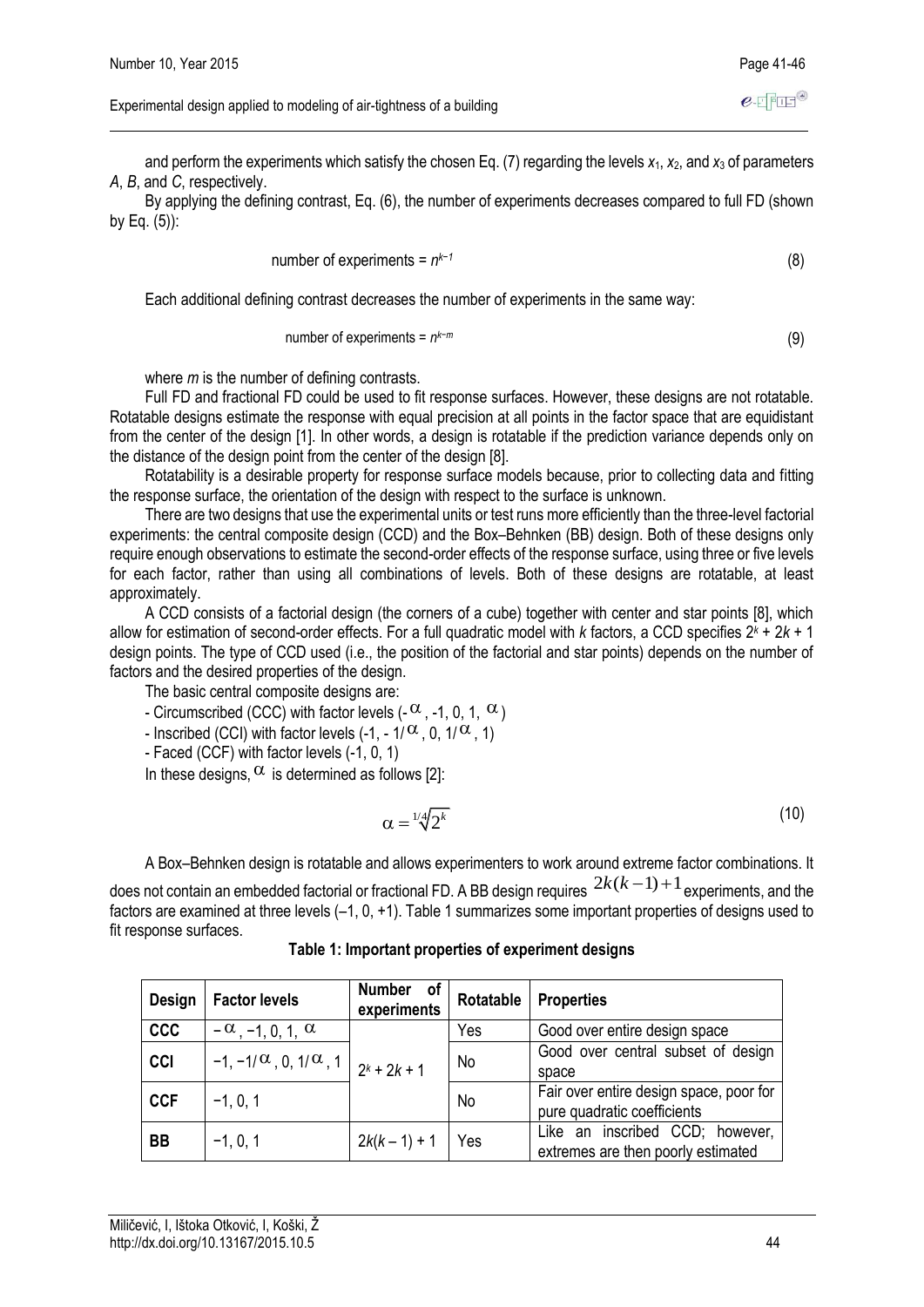# **3 USAGE OF EXPERIMENT DESIGN**

The factors supposed to be significant for a model of building air-tightness are the heat transfer coefficient for external walls  $(x_1)$ , heat transfer coefficient of the windows  $(x_2)$ , and position of housing units with respect to the building envelope (*x*3) [3]. These factors are used in the experimental design.

Table 2 shows the variation of each factor. Thereby the lower and upper limits correspond to factor levels −  $\alpha$  and  $\alpha$  for CCC only. For all other designs, the lower and upper limits correspond to factor levels −1 and 1, respectively. All other factor levels used can be easily calculated using the defined upper and lower factor levels.

#### **Table 2 Chosen factors and their limit values**

| <b>Factors</b>             | <b>Limit values</b> |  |  |
|----------------------------|---------------------|--|--|
| $x_1$ (W/m <sup>2</sup> K) | $0.45 - 1.25$       |  |  |
| $x_2$ (W/m <sup>2</sup> K) | $0.7 - 3.5$         |  |  |
| $x_3$ (%)                  | $20 - 80$           |  |  |

The Full FD requires many more experiments than the other designs, as shown in Table 3, so it will not be chosen as the experiment design. Fractional FD, CCI, and CCF will not be considered because they do not ensure the rotatability of the design, even though fractional FD is the least demanding design. Thus, the possible experiment designs are CCC and BB, as shown in Table 4.

#### **Table 3 Number of experiments**

|                              | Full FD. | <b>Fractional FD</b> | <b>CCC</b> | CCI | <b>CCF</b> | <b>BB</b> |
|------------------------------|----------|----------------------|------------|-----|------------|-----------|
| <b>Number of experiments</b> | ۷        |                      | ∪ו         |     |            | $\sim$    |

### **Table 4 Plan of experiment defined by CCC and BB**

|                | <b>CCC</b> |       |       | BB    |       |       |
|----------------|------------|-------|-------|-------|-------|-------|
| No.            | $X_1$      | $x_2$ | $X_3$ | $X_1$ | $x_2$ | $X_3$ |
| 1              | 0.61       | 1.27  | 32.16 | 0.45  | 0.7   | 50    |
| $\overline{2}$ | 0.61       | 1.27  | 67.84 | 0.45  | 3.5   | 50    |
| 3              | 0.61       | 2.93  | 32.16 | 1.25  | 0.7   | 50    |
| 4              | 0.61       | 2.93  | 67.84 | 1.25  | 3.5   | 50    |
| 5              | 1.09       | 1.27  | 32.16 | 0.45  | 2.1   | 20    |
| 6              | 1.09       | 1.27  | 67.84 | 0.45  | 2.1   | 80    |
| 7              | 1.09       | 2.93  | 32.16 | 1.25  | 2.1   | 20    |
| 8              | 1.09       | 2.93  | 67.84 | 1.25  | 2.1   | 80    |
| 9              | 0.45       | 2.10  | 50.00 | 0.85  | 0.7   | 20    |
| 10             | 1.25       | 2.10  | 50.00 | 0.85  | 0.7   | 80    |
| 11             | 0.85       | 0.70  | 50.00 | 0.85  | 3.5   | 20    |
| 12             | 0.85       | 3.50  | 50.00 | 0.85  | 3.5   | 80    |
| 13             | 0.85       | 2.10  | 20.00 | 0.85  | 2.1   | 50    |
| 14             | 0.85       | 2.10  | 80.00 |       |       |       |
| 15             | 0.85       | 2.10  | 50.00 |       |       |       |